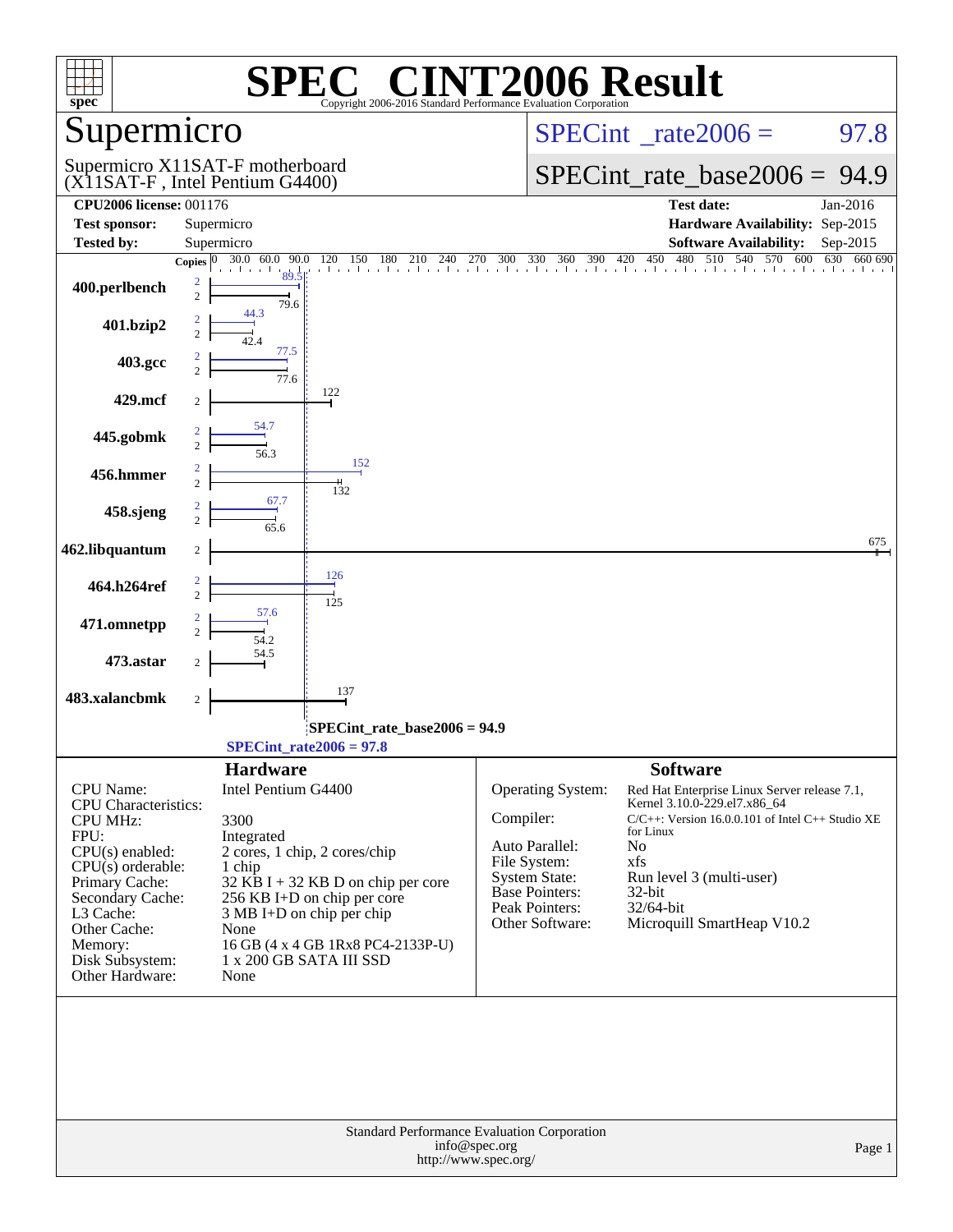

### Supermicro

(X11SAT-F , Intel Pentium G4400) Supermicro X11SAT-F motherboard SPECint rate $2006 = 97.8$ 

### [SPECint\\_rate\\_base2006 =](http://www.spec.org/auto/cpu2006/Docs/result-fields.html#SPECintratebase2006) 94.9

**[CPU2006 license:](http://www.spec.org/auto/cpu2006/Docs/result-fields.html#CPU2006license)** 001176 **[Test date:](http://www.spec.org/auto/cpu2006/Docs/result-fields.html#Testdate)** Jan-2016 **[Test sponsor:](http://www.spec.org/auto/cpu2006/Docs/result-fields.html#Testsponsor)** Supermicro **[Hardware Availability:](http://www.spec.org/auto/cpu2006/Docs/result-fields.html#HardwareAvailability)** Sep-2015 **[Tested by:](http://www.spec.org/auto/cpu2006/Docs/result-fields.html#Testedby)** Supermicro **Supermicro [Software Availability:](http://www.spec.org/auto/cpu2006/Docs/result-fields.html#SoftwareAvailability)** Sep-2015

### **[Results Table](http://www.spec.org/auto/cpu2006/Docs/result-fields.html#ResultsTable)**

|                                                                                                          | <b>Base</b>              |                |       |                | <b>Peak</b> |                |             |                |                |              |                |              |                |              |
|----------------------------------------------------------------------------------------------------------|--------------------------|----------------|-------|----------------|-------------|----------------|-------------|----------------|----------------|--------------|----------------|--------------|----------------|--------------|
| <b>Benchmark</b>                                                                                         | <b>Copies</b>            | <b>Seconds</b> | Ratio | <b>Seconds</b> | Ratio       | <b>Seconds</b> | Ratio       | <b>Copies</b>  | <b>Seconds</b> | <b>Ratio</b> | <b>Seconds</b> | <b>Ratio</b> | <b>Seconds</b> | <b>Ratio</b> |
| 400.perlbench                                                                                            |                          | 245            | 79.7  | 246            | 79.4        | 245            | <b>79.6</b> | $\overline{2}$ | 218            | 89.6         | 219            | 89.4         | 218            | <u>89.5</u>  |
| 401.bzip2                                                                                                |                          | 452            | 42.7  | 455            | 42.4        | 456            | 42.3        | $\overline{2}$ | 435            | 44.4         | 436            | 44.3         | <u>435</u>     | 44.3         |
| $403.\mathrm{gcc}$                                                                                       |                          | 207            | 77.7  | 208            | 77.5        | 207            | 77.6        | $\overline{2}$ | 208            | 77.5         | 208            | 77.4         | 207            | 77.9         |
| $429$ .mcf                                                                                               |                          | 150            | 122   | 150            | 122         | 149            | 122         | $\overline{2}$ | 150            | <u>122</u>   | 150            | 122          | 149            | 122          |
| $445$ .gobm $k$                                                                                          |                          | 372            | 56.3  | 373            | 56.3        | 372            | 56.4        | $\overline{2}$ | 384            | 54.7         | 384            | 54.7         | 382            | 54.9         |
| 456.hmmer                                                                                                |                          | 144            | 129   | 141            | 133         | 141            | 132         | $\overline{2}$ | 123            | 152          | 122            | 152          | 123            | <u>152</u>   |
| 458.sjeng                                                                                                |                          | 369            | 65.7  | 369            | 65.6        | 369            | 65.6        | $\overline{2}$ | 357            | 67.8         | 357            | 67.7         | 357            | 67.7         |
| 462.libquantum                                                                                           |                          | 61.6           | 673   | 61.4           | 675         | 60.3           | 687         | $\overline{2}$ | 61.6           | 673          | 61.4           | 675          | 60.3           | 687          |
| 464.h264ref                                                                                              |                          | 354            | 125   | 354            | 125         | 354            | 125         | $\overline{2}$ | 352            | 126          | 352            | 126          | 352            | 126          |
| 471.omnetpp                                                                                              |                          | 231            | 54.1  | 231            | 54.2        | 231            | 54.2        | $\overline{2}$ | 217            | 57.5         | 217            | 57.6         | 216            | 57.9         |
| $473$ . astar                                                                                            | $\overline{\mathcal{L}}$ | 259            | 54.3  | 258            | 54.5        | 257            | 54.7        | $\overline{2}$ | 259            | 54.3         | 258            | 54.5         | 257            | 54.7         |
| 483.xalancbmk                                                                                            | $\mathcal{D}$            | 101            | 137   | 101            | 137         | 101            | 137         | $\overline{2}$ | 101            | 137          | 101            | 137          | <b>101</b>     | 137          |
| Results appear in the order in which they were run. Bold underlined text indicates a median measurement. |                          |                |       |                |             |                |             |                |                |              |                |              |                |              |

#### **[Submit Notes](http://www.spec.org/auto/cpu2006/Docs/result-fields.html#SubmitNotes)**

 The taskset mechanism was used to bind copies to processors. The config file option 'submit' was used to generate taskset commands to bind each copy to a specific processor. For details, please see the config file.

### **[Operating System Notes](http://www.spec.org/auto/cpu2006/Docs/result-fields.html#OperatingSystemNotes)**

Stack size set to unlimited using "ulimit -s unlimited"

#### **[Platform Notes](http://www.spec.org/auto/cpu2006/Docs/result-fields.html#PlatformNotes)**

Standard Performance Evaluation Corporation As tested, the system used a Supermicro CSE-732D4-903B chassis. The chassis is configured with a PWS-903-PQ power supply, 1 SNK-P0046A4 heatsink, as well as 1 FAN-0124L4 chassis fan. Sysinfo program /usr/cpu2006/config/sysinfo.rev6914 \$Rev: 6914 \$ \$Date:: 2014-06-25 #\$ e3fbb8667b5a285932ceab81e28219e1 running on X11SAT-01 Sat Jan 23 13:06:16 2016 This section contains SUT (System Under Test) info as seen by some common utilities. To remove or add to this section, see: <http://www.spec.org/cpu2006/Docs/config.html#sysinfo> From /proc/cpuinfo model name : Intel(R) Pentium(R) CPU G4400 @ 3.30GHz 1 "physical id"s (chips) 2 "processors" cores, siblings (Caution: counting these is hw and system dependent. The following excerpts from /proc/cpuinfo might not be reliable. Use with Continued on next page

> [info@spec.org](mailto:info@spec.org) <http://www.spec.org/>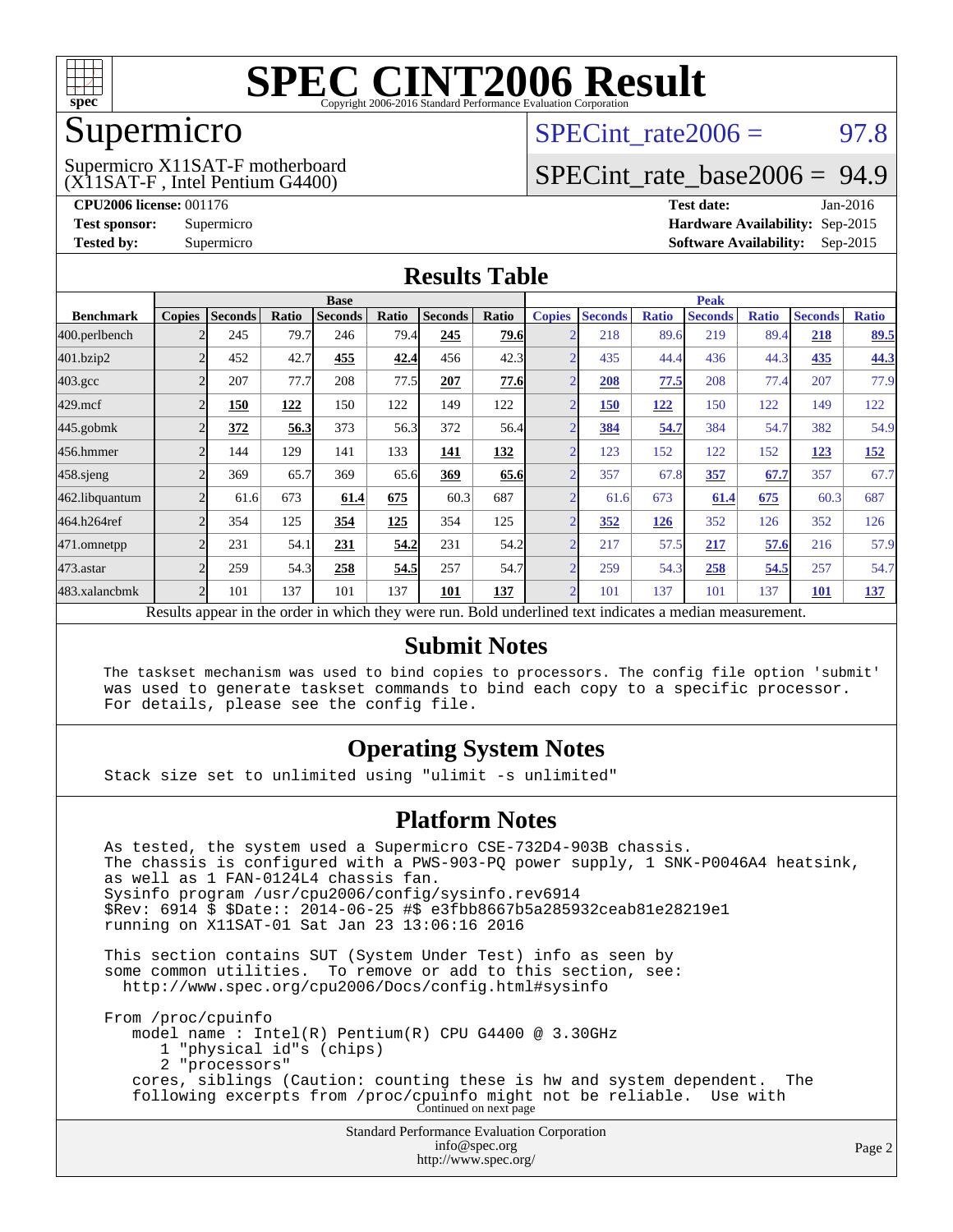

### Supermicro

SPECint rate $2006 = 97.8$ 

(X11SAT-F , Intel Pentium G4400) Supermicro X11SAT-F motherboard

[SPECint\\_rate\\_base2006 =](http://www.spec.org/auto/cpu2006/Docs/result-fields.html#SPECintratebase2006) 94.9

**[CPU2006 license:](http://www.spec.org/auto/cpu2006/Docs/result-fields.html#CPU2006license)** 001176 **[Test date:](http://www.spec.org/auto/cpu2006/Docs/result-fields.html#Testdate)** Jan-2016 **[Test sponsor:](http://www.spec.org/auto/cpu2006/Docs/result-fields.html#Testsponsor)** Supermicro **[Hardware Availability:](http://www.spec.org/auto/cpu2006/Docs/result-fields.html#HardwareAvailability)** Sep-2015 **[Tested by:](http://www.spec.org/auto/cpu2006/Docs/result-fields.html#Testedby)** Supermicro **Supermicro [Software Availability:](http://www.spec.org/auto/cpu2006/Docs/result-fields.html#SoftwareAvailability)** Sep-2015

### **[Platform Notes \(Continued\)](http://www.spec.org/auto/cpu2006/Docs/result-fields.html#PlatformNotes)**

 caution.) cpu cores : 2 siblings : 2 physical 0: cores 0 1 cache size : 3072 KB From /proc/meminfo MemTotal: 16248992 kB HugePages\_Total: 0<br>Hugepagesize: 2048 kB Hugepagesize: From /etc/\*release\* /etc/\*version\* os-release: NAME="Red Hat Enterprise Linux Server" VERSION="7.1 (Maipo)" ID="rhel" ID\_LIKE="fedora" VERSION\_ID="7.1" PRETTY\_NAME="Red Hat Enterprise Linux Server 7.1 (Maipo)" ANSI\_COLOR="0;31" CPE\_NAME="cpe:/o:redhat:enterprise\_linux:7.1:GA:server" redhat-release: Red Hat Enterprise Linux Server release 7.1 (Maipo) system-release: Red Hat Enterprise Linux Server release 7.1 (Maipo) system-release-cpe: cpe:/o:redhat:enterprise\_linux:7.1:ga:server uname -a: Linux X11SAT-01 3.10.0-229.el7.x86\_64 #1 SMP Thu Jan 29 18:37:38 EST 2015 x86\_64 x86\_64 x86\_64 GNU/Linux run-level 3 Jan 23 02:12 SPEC is set to: /usr/cpu2006 Filesystem Type Size Used Avail Use% Mounted on /dev/sda2 xfs 183G 48G 135G 27% / Additional information from dmidecode: Warning: Use caution when you interpret this section. The 'dmidecode' program reads system data which is "intended to allow hardware to be accurately determined", but the intent may not be met, as there are frequent changes to hardware, firmware, and the "DMTF SMBIOS" standard. BIOS American Megatrends Inc. 1.0 01/19/2016 Memory: 4x Micron 8ATF51264AZ-2G1A2 4 GB 1 rank 2133 MHz (End of data from sysinfo program)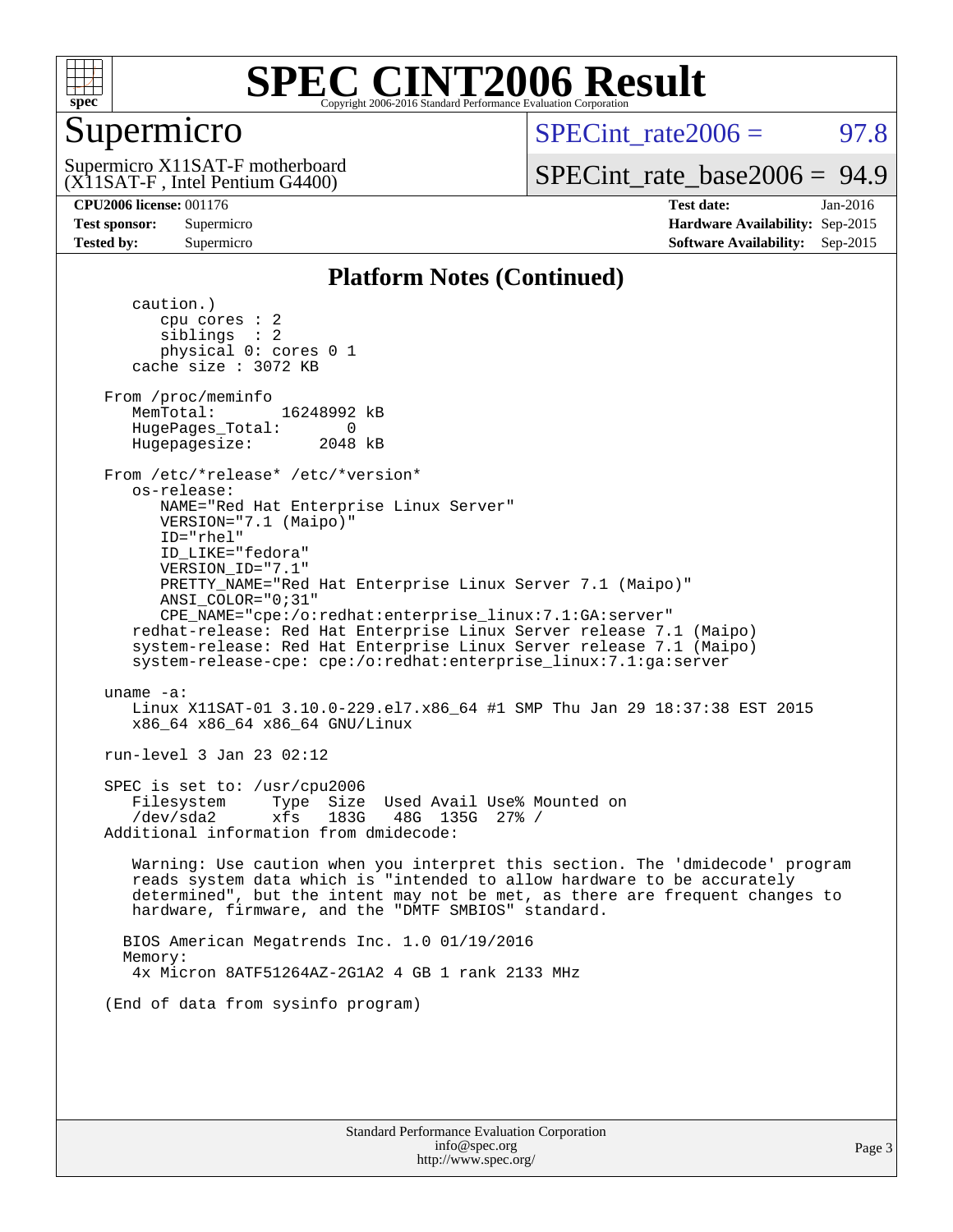

### Supermicro

SPECint rate $2006 = 97.8$ 

(X11SAT-F , Intel Pentium G4400) Supermicro X11SAT-F motherboard

[SPECint\\_rate\\_base2006 =](http://www.spec.org/auto/cpu2006/Docs/result-fields.html#SPECintratebase2006) 94.9

**[CPU2006 license:](http://www.spec.org/auto/cpu2006/Docs/result-fields.html#CPU2006license)** 001176 **[Test date:](http://www.spec.org/auto/cpu2006/Docs/result-fields.html#Testdate)** Jan-2016 **[Test sponsor:](http://www.spec.org/auto/cpu2006/Docs/result-fields.html#Testsponsor)** Supermicro **[Hardware Availability:](http://www.spec.org/auto/cpu2006/Docs/result-fields.html#HardwareAvailability)** Sep-2015 **[Tested by:](http://www.spec.org/auto/cpu2006/Docs/result-fields.html#Testedby)** Supermicro **Supermicro [Software Availability:](http://www.spec.org/auto/cpu2006/Docs/result-fields.html#SoftwareAvailability)** Sep-2015

### **[General Notes](http://www.spec.org/auto/cpu2006/Docs/result-fields.html#GeneralNotes)**

Environment variables set by runspec before the start of the run: LD LIBRARY PATH = "/usr/cpu2006/libs/32:/usr/cpu2006/libs/64:/usr/cpu2006/sh"

 Binaries compiled on a system with 1x Intel Core i5-4670K CPU + 32GB memory using RedHat EL 7.1 Transparent Huge Pages enabled with: echo always > /sys/kernel/mm/transparent\_hugepage/enabled

### **[Base Compiler Invocation](http://www.spec.org/auto/cpu2006/Docs/result-fields.html#BaseCompilerInvocation)**

[C benchmarks](http://www.spec.org/auto/cpu2006/Docs/result-fields.html#Cbenchmarks):

[icc -m32 -L/opt/intel/compilers\\_and\\_libraries\\_2016/linux/compiler/lib/ia32\\_lin](http://www.spec.org/cpu2006/results/res2016q1/cpu2006-20160125-38768.flags.html#user_CCbase_intel_icc_e10256ba5924b668798078a321b0cb3f)

#### [C++ benchmarks:](http://www.spec.org/auto/cpu2006/Docs/result-fields.html#CXXbenchmarks)

[icpc -m32 -L/opt/intel/compilers\\_and\\_libraries\\_2016/linux/compiler/lib/ia32\\_lin](http://www.spec.org/cpu2006/results/res2016q1/cpu2006-20160125-38768.flags.html#user_CXXbase_intel_icpc_b4f50a394bdb4597aa5879c16bc3f5c5)

### **[Base Portability Flags](http://www.spec.org/auto/cpu2006/Docs/result-fields.html#BasePortabilityFlags)**

 400.perlbench: [-D\\_FILE\\_OFFSET\\_BITS=64](http://www.spec.org/cpu2006/results/res2016q1/cpu2006-20160125-38768.flags.html#user_basePORTABILITY400_perlbench_file_offset_bits_64_438cf9856305ebd76870a2c6dc2689ab) [-DSPEC\\_CPU\\_LINUX\\_IA32](http://www.spec.org/cpu2006/results/res2016q1/cpu2006-20160125-38768.flags.html#b400.perlbench_baseCPORTABILITY_DSPEC_CPU_LINUX_IA32)  $401.bzip2: -D$ FILE\_OFFSET\_BITS=64 403.gcc: [-D\\_FILE\\_OFFSET\\_BITS=64](http://www.spec.org/cpu2006/results/res2016q1/cpu2006-20160125-38768.flags.html#user_basePORTABILITY403_gcc_file_offset_bits_64_438cf9856305ebd76870a2c6dc2689ab) 429.mcf: [-D\\_FILE\\_OFFSET\\_BITS=64](http://www.spec.org/cpu2006/results/res2016q1/cpu2006-20160125-38768.flags.html#user_basePORTABILITY429_mcf_file_offset_bits_64_438cf9856305ebd76870a2c6dc2689ab) 445.gobmk: [-D\\_FILE\\_OFFSET\\_BITS=64](http://www.spec.org/cpu2006/results/res2016q1/cpu2006-20160125-38768.flags.html#user_basePORTABILITY445_gobmk_file_offset_bits_64_438cf9856305ebd76870a2c6dc2689ab) 456.hmmer: [-D\\_FILE\\_OFFSET\\_BITS=64](http://www.spec.org/cpu2006/results/res2016q1/cpu2006-20160125-38768.flags.html#user_basePORTABILITY456_hmmer_file_offset_bits_64_438cf9856305ebd76870a2c6dc2689ab) 458.sjeng: [-D\\_FILE\\_OFFSET\\_BITS=64](http://www.spec.org/cpu2006/results/res2016q1/cpu2006-20160125-38768.flags.html#user_basePORTABILITY458_sjeng_file_offset_bits_64_438cf9856305ebd76870a2c6dc2689ab) 462.libquantum: [-D\\_FILE\\_OFFSET\\_BITS=64](http://www.spec.org/cpu2006/results/res2016q1/cpu2006-20160125-38768.flags.html#user_basePORTABILITY462_libquantum_file_offset_bits_64_438cf9856305ebd76870a2c6dc2689ab) [-DSPEC\\_CPU\\_LINUX](http://www.spec.org/cpu2006/results/res2016q1/cpu2006-20160125-38768.flags.html#b462.libquantum_baseCPORTABILITY_DSPEC_CPU_LINUX) 464.h264ref: [-D\\_FILE\\_OFFSET\\_BITS=64](http://www.spec.org/cpu2006/results/res2016q1/cpu2006-20160125-38768.flags.html#user_basePORTABILITY464_h264ref_file_offset_bits_64_438cf9856305ebd76870a2c6dc2689ab) 471.omnetpp: [-D\\_FILE\\_OFFSET\\_BITS=64](http://www.spec.org/cpu2006/results/res2016q1/cpu2006-20160125-38768.flags.html#user_basePORTABILITY471_omnetpp_file_offset_bits_64_438cf9856305ebd76870a2c6dc2689ab) 473.astar: [-D\\_FILE\\_OFFSET\\_BITS=64](http://www.spec.org/cpu2006/results/res2016q1/cpu2006-20160125-38768.flags.html#user_basePORTABILITY473_astar_file_offset_bits_64_438cf9856305ebd76870a2c6dc2689ab) 483.xalancbmk: [-D\\_FILE\\_OFFSET\\_BITS=64](http://www.spec.org/cpu2006/results/res2016q1/cpu2006-20160125-38768.flags.html#user_basePORTABILITY483_xalancbmk_file_offset_bits_64_438cf9856305ebd76870a2c6dc2689ab) [-DSPEC\\_CPU\\_LINUX](http://www.spec.org/cpu2006/results/res2016q1/cpu2006-20160125-38768.flags.html#b483.xalancbmk_baseCXXPORTABILITY_DSPEC_CPU_LINUX)

### **[Base Optimization Flags](http://www.spec.org/auto/cpu2006/Docs/result-fields.html#BaseOptimizationFlags)**

[C benchmarks](http://www.spec.org/auto/cpu2006/Docs/result-fields.html#Cbenchmarks):

[-xSSE4.2](http://www.spec.org/cpu2006/results/res2016q1/cpu2006-20160125-38768.flags.html#user_CCbase_f-xSSE42_f91528193cf0b216347adb8b939d4107) [-ipo](http://www.spec.org/cpu2006/results/res2016q1/cpu2006-20160125-38768.flags.html#user_CCbase_f-ipo) [-O3](http://www.spec.org/cpu2006/results/res2016q1/cpu2006-20160125-38768.flags.html#user_CCbase_f-O3) [-no-prec-div](http://www.spec.org/cpu2006/results/res2016q1/cpu2006-20160125-38768.flags.html#user_CCbase_f-no-prec-div) [-opt-prefetch](http://www.spec.org/cpu2006/results/res2016q1/cpu2006-20160125-38768.flags.html#user_CCbase_f-opt-prefetch)

[C++ benchmarks:](http://www.spec.org/auto/cpu2006/Docs/result-fields.html#CXXbenchmarks)

[-xSSE4.2](http://www.spec.org/cpu2006/results/res2016q1/cpu2006-20160125-38768.flags.html#user_CXXbase_f-xSSE42_f91528193cf0b216347adb8b939d4107) [-ipo](http://www.spec.org/cpu2006/results/res2016q1/cpu2006-20160125-38768.flags.html#user_CXXbase_f-ipo) [-O3](http://www.spec.org/cpu2006/results/res2016q1/cpu2006-20160125-38768.flags.html#user_CXXbase_f-O3) [-no-prec-div](http://www.spec.org/cpu2006/results/res2016q1/cpu2006-20160125-38768.flags.html#user_CXXbase_f-no-prec-div) [-opt-prefetch](http://www.spec.org/cpu2006/results/res2016q1/cpu2006-20160125-38768.flags.html#user_CXXbase_f-opt-prefetch) [-Wl,-z,muldefs](http://www.spec.org/cpu2006/results/res2016q1/cpu2006-20160125-38768.flags.html#user_CXXbase_link_force_multiple1_74079c344b956b9658436fd1b6dd3a8a) [-L/sh -lsmartheap](http://www.spec.org/cpu2006/results/res2016q1/cpu2006-20160125-38768.flags.html#user_CXXbase_SmartHeap_32f6c82aa1ed9c52345d30cf6e4a0499)

### **[Base Other Flags](http://www.spec.org/auto/cpu2006/Docs/result-fields.html#BaseOtherFlags)**

[C benchmarks](http://www.spec.org/auto/cpu2006/Docs/result-fields.html#Cbenchmarks):

Continued on next page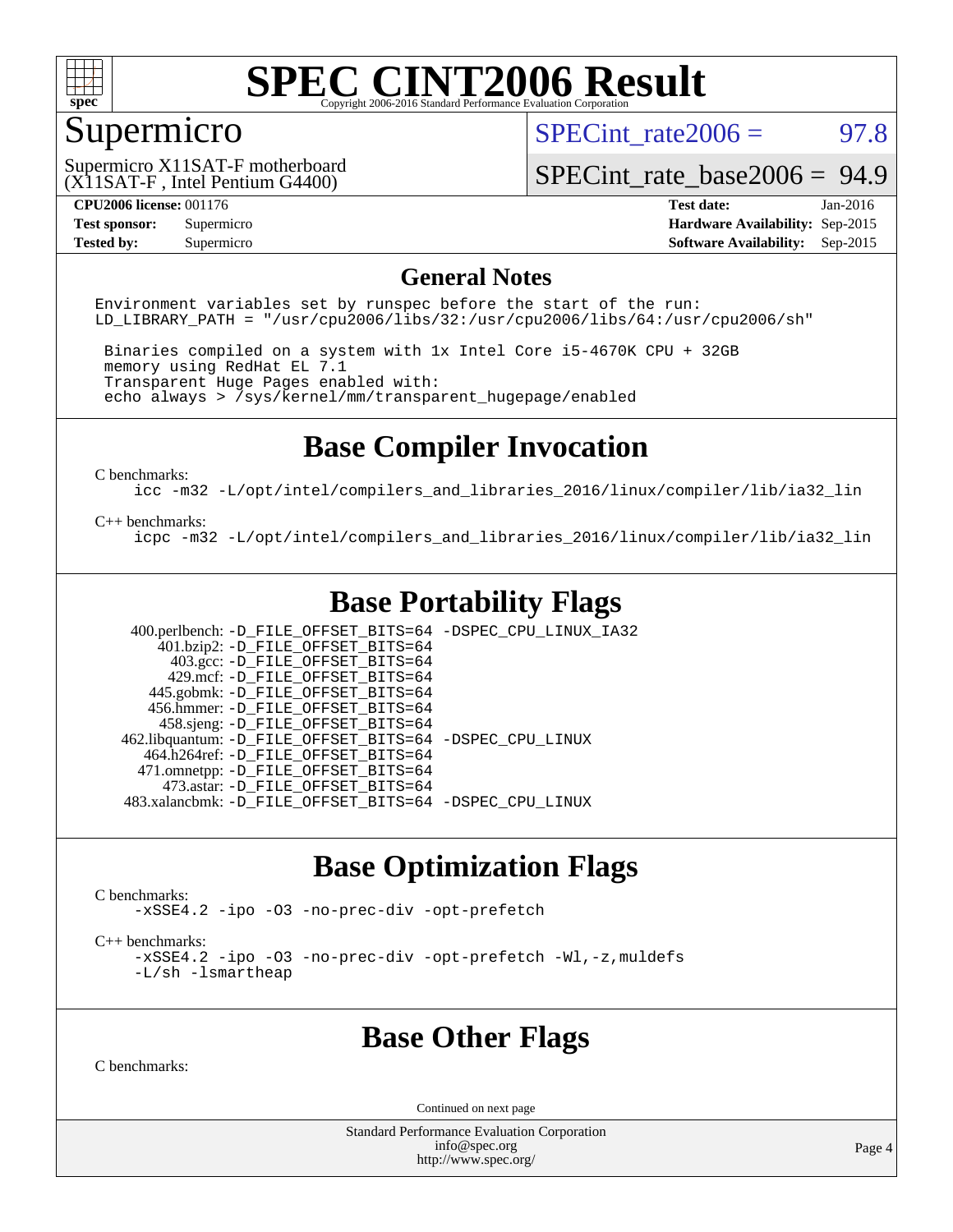

### Supermicro

 $SPECint rate2006 = 97.8$ 

(X11SAT-F , Intel Pentium G4400) Supermicro X11SAT-F motherboard [SPECint\\_rate\\_base2006 =](http://www.spec.org/auto/cpu2006/Docs/result-fields.html#SPECintratebase2006) 94.9

**[CPU2006 license:](http://www.spec.org/auto/cpu2006/Docs/result-fields.html#CPU2006license)** 001176 **[Test date:](http://www.spec.org/auto/cpu2006/Docs/result-fields.html#Testdate)** Jan-2016 **[Test sponsor:](http://www.spec.org/auto/cpu2006/Docs/result-fields.html#Testsponsor)** Supermicro **[Hardware Availability:](http://www.spec.org/auto/cpu2006/Docs/result-fields.html#HardwareAvailability)** Sep-2015 **[Tested by:](http://www.spec.org/auto/cpu2006/Docs/result-fields.html#Testedby)** Supermicro **[Software Availability:](http://www.spec.org/auto/cpu2006/Docs/result-fields.html#SoftwareAvailability)** Sep-2015

## **[Base Other Flags \(Continued\)](http://www.spec.org/auto/cpu2006/Docs/result-fields.html#BaseOtherFlags)**

403.gcc: [-Dalloca=\\_alloca](http://www.spec.org/cpu2006/results/res2016q1/cpu2006-20160125-38768.flags.html#b403.gcc_baseEXTRA_CFLAGS_Dalloca_be3056838c12de2578596ca5467af7f3)

### **[Peak Compiler Invocation](http://www.spec.org/auto/cpu2006/Docs/result-fields.html#PeakCompilerInvocation)**

[C benchmarks \(except as noted below\)](http://www.spec.org/auto/cpu2006/Docs/result-fields.html#Cbenchmarksexceptasnotedbelow):

[icc -m32 -L/opt/intel/compilers\\_and\\_libraries\\_2016/linux/compiler/lib/ia32\\_lin](http://www.spec.org/cpu2006/results/res2016q1/cpu2006-20160125-38768.flags.html#user_CCpeak_intel_icc_e10256ba5924b668798078a321b0cb3f)

400.perlbench: [icc -m64](http://www.spec.org/cpu2006/results/res2016q1/cpu2006-20160125-38768.flags.html#user_peakCCLD400_perlbench_intel_icc_64bit_bda6cc9af1fdbb0edc3795bac97ada53)

401.bzip2: [icc -m64](http://www.spec.org/cpu2006/results/res2016q1/cpu2006-20160125-38768.flags.html#user_peakCCLD401_bzip2_intel_icc_64bit_bda6cc9af1fdbb0edc3795bac97ada53)

456.hmmer: [icc -m64](http://www.spec.org/cpu2006/results/res2016q1/cpu2006-20160125-38768.flags.html#user_peakCCLD456_hmmer_intel_icc_64bit_bda6cc9af1fdbb0edc3795bac97ada53)

458.sjeng: [icc -m64](http://www.spec.org/cpu2006/results/res2016q1/cpu2006-20160125-38768.flags.html#user_peakCCLD458_sjeng_intel_icc_64bit_bda6cc9af1fdbb0edc3795bac97ada53)

#### [C++ benchmarks:](http://www.spec.org/auto/cpu2006/Docs/result-fields.html#CXXbenchmarks)

[icpc -m32 -L/opt/intel/compilers\\_and\\_libraries\\_2016/linux/compiler/lib/ia32\\_lin](http://www.spec.org/cpu2006/results/res2016q1/cpu2006-20160125-38768.flags.html#user_CXXpeak_intel_icpc_b4f50a394bdb4597aa5879c16bc3f5c5)

### **[Peak Portability Flags](http://www.spec.org/auto/cpu2006/Docs/result-fields.html#PeakPortabilityFlags)**

 400.perlbench: [-D\\_FILE\\_OFFSET\\_BITS=64](http://www.spec.org/cpu2006/results/res2016q1/cpu2006-20160125-38768.flags.html#user_peakPORTABILITY400_perlbench_file_offset_bits_64_438cf9856305ebd76870a2c6dc2689ab) [-DSPEC\\_CPU\\_LP64](http://www.spec.org/cpu2006/results/res2016q1/cpu2006-20160125-38768.flags.html#b400.perlbench_peakCPORTABILITY_DSPEC_CPU_LP64) [-DSPEC\\_CPU\\_LINUX\\_X64](http://www.spec.org/cpu2006/results/res2016q1/cpu2006-20160125-38768.flags.html#b400.perlbench_peakCPORTABILITY_DSPEC_CPU_LINUX_X64) 401.bzip2: [-D\\_FILE\\_OFFSET\\_BITS=64](http://www.spec.org/cpu2006/results/res2016q1/cpu2006-20160125-38768.flags.html#user_peakPORTABILITY401_bzip2_file_offset_bits_64_438cf9856305ebd76870a2c6dc2689ab) [-DSPEC\\_CPU\\_LP64](http://www.spec.org/cpu2006/results/res2016q1/cpu2006-20160125-38768.flags.html#suite_peakCPORTABILITY401_bzip2_DSPEC_CPU_LP64) 403.gcc: [-D\\_FILE\\_OFFSET\\_BITS=64](http://www.spec.org/cpu2006/results/res2016q1/cpu2006-20160125-38768.flags.html#user_peakPORTABILITY403_gcc_file_offset_bits_64_438cf9856305ebd76870a2c6dc2689ab) 429.mcf: [-D\\_FILE\\_OFFSET\\_BITS=64](http://www.spec.org/cpu2006/results/res2016q1/cpu2006-20160125-38768.flags.html#user_peakPORTABILITY429_mcf_file_offset_bits_64_438cf9856305ebd76870a2c6dc2689ab) 445.gobmk: [-D\\_FILE\\_OFFSET\\_BITS=64](http://www.spec.org/cpu2006/results/res2016q1/cpu2006-20160125-38768.flags.html#user_peakPORTABILITY445_gobmk_file_offset_bits_64_438cf9856305ebd76870a2c6dc2689ab) 456.hmmer: [-D\\_FILE\\_OFFSET\\_BITS=64](http://www.spec.org/cpu2006/results/res2016q1/cpu2006-20160125-38768.flags.html#user_peakPORTABILITY456_hmmer_file_offset_bits_64_438cf9856305ebd76870a2c6dc2689ab) [-DSPEC\\_CPU\\_LP64](http://www.spec.org/cpu2006/results/res2016q1/cpu2006-20160125-38768.flags.html#suite_peakCPORTABILITY456_hmmer_DSPEC_CPU_LP64) 458.sjeng: [-D\\_FILE\\_OFFSET\\_BITS=64](http://www.spec.org/cpu2006/results/res2016q1/cpu2006-20160125-38768.flags.html#user_peakPORTABILITY458_sjeng_file_offset_bits_64_438cf9856305ebd76870a2c6dc2689ab) [-DSPEC\\_CPU\\_LP64](http://www.spec.org/cpu2006/results/res2016q1/cpu2006-20160125-38768.flags.html#suite_peakCPORTABILITY458_sjeng_DSPEC_CPU_LP64) 462.libquantum: [-D\\_FILE\\_OFFSET\\_BITS=64](http://www.spec.org/cpu2006/results/res2016q1/cpu2006-20160125-38768.flags.html#user_peakPORTABILITY462_libquantum_file_offset_bits_64_438cf9856305ebd76870a2c6dc2689ab) [-DSPEC\\_CPU\\_LINUX](http://www.spec.org/cpu2006/results/res2016q1/cpu2006-20160125-38768.flags.html#b462.libquantum_peakCPORTABILITY_DSPEC_CPU_LINUX) 464.h264ref: [-D\\_FILE\\_OFFSET\\_BITS=64](http://www.spec.org/cpu2006/results/res2016q1/cpu2006-20160125-38768.flags.html#user_peakPORTABILITY464_h264ref_file_offset_bits_64_438cf9856305ebd76870a2c6dc2689ab) 471.omnetpp: [-D\\_FILE\\_OFFSET\\_BITS=64](http://www.spec.org/cpu2006/results/res2016q1/cpu2006-20160125-38768.flags.html#user_peakPORTABILITY471_omnetpp_file_offset_bits_64_438cf9856305ebd76870a2c6dc2689ab) 473.astar: [-D\\_FILE\\_OFFSET\\_BITS=64](http://www.spec.org/cpu2006/results/res2016q1/cpu2006-20160125-38768.flags.html#user_peakPORTABILITY473_astar_file_offset_bits_64_438cf9856305ebd76870a2c6dc2689ab) 483.xalancbmk: [-D\\_FILE\\_OFFSET\\_BITS=64](http://www.spec.org/cpu2006/results/res2016q1/cpu2006-20160125-38768.flags.html#user_peakPORTABILITY483_xalancbmk_file_offset_bits_64_438cf9856305ebd76870a2c6dc2689ab) [-DSPEC\\_CPU\\_LINUX](http://www.spec.org/cpu2006/results/res2016q1/cpu2006-20160125-38768.flags.html#b483.xalancbmk_peakCXXPORTABILITY_DSPEC_CPU_LINUX)

### **[Peak Optimization Flags](http://www.spec.org/auto/cpu2006/Docs/result-fields.html#PeakOptimizationFlags)**

[C benchmarks](http://www.spec.org/auto/cpu2006/Docs/result-fields.html#Cbenchmarks):

 400.perlbench: [-xSSE4.2](http://www.spec.org/cpu2006/results/res2016q1/cpu2006-20160125-38768.flags.html#user_peakPASS2_CFLAGSPASS2_LDCFLAGS400_perlbench_f-xSSE42_f91528193cf0b216347adb8b939d4107)(pass 2) [-prof-gen:threadsafe](http://www.spec.org/cpu2006/results/res2016q1/cpu2006-20160125-38768.flags.html#user_peakPASS1_CFLAGSPASS1_LDCFLAGS400_perlbench_prof_gen_21a26eb79f378b550acd7bec9fe4467a)(pass 1) [-ipo](http://www.spec.org/cpu2006/results/res2016q1/cpu2006-20160125-38768.flags.html#user_peakPASS2_CFLAGSPASS2_LDCFLAGS400_perlbench_f-ipo)(pass 2)  $-03(pass 2)$  [-no-prec-div](http://www.spec.org/cpu2006/results/res2016q1/cpu2006-20160125-38768.flags.html#user_peakPASS2_CFLAGSPASS2_LDCFLAGS400_perlbench_f-no-prec-div)(pass 2) [-par-num-threads=1](http://www.spec.org/cpu2006/results/res2016q1/cpu2006-20160125-38768.flags.html#user_peakPASS1_CFLAGSPASS1_LDCFLAGS400_perlbench_par_num_threads_786a6ff141b4e9e90432e998842df6c2)(pass 1) [-prof-use](http://www.spec.org/cpu2006/results/res2016q1/cpu2006-20160125-38768.flags.html#user_peakPASS2_CFLAGSPASS2_LDCFLAGS400_perlbench_prof_use_bccf7792157ff70d64e32fe3e1250b55)(pass 2) [-auto-ilp32](http://www.spec.org/cpu2006/results/res2016q1/cpu2006-20160125-38768.flags.html#user_peakCOPTIMIZE400_perlbench_f-auto-ilp32)

 401.bzip2: [-xSSE4.2](http://www.spec.org/cpu2006/results/res2016q1/cpu2006-20160125-38768.flags.html#user_peakPASS2_CFLAGSPASS2_LDCFLAGS401_bzip2_f-xSSE42_f91528193cf0b216347adb8b939d4107)(pass 2) [-prof-gen:threadsafe](http://www.spec.org/cpu2006/results/res2016q1/cpu2006-20160125-38768.flags.html#user_peakPASS1_CFLAGSPASS1_LDCFLAGS401_bzip2_prof_gen_21a26eb79f378b550acd7bec9fe4467a)(pass 1) [-ipo](http://www.spec.org/cpu2006/results/res2016q1/cpu2006-20160125-38768.flags.html#user_peakPASS2_CFLAGSPASS2_LDCFLAGS401_bzip2_f-ipo)(pass 2)  $-03(pass 2)$  [-no-prec-div](http://www.spec.org/cpu2006/results/res2016q1/cpu2006-20160125-38768.flags.html#user_peakPASS2_CFLAGSPASS2_LDCFLAGS401_bzip2_f-no-prec-div)(pass 2) [-par-num-threads=1](http://www.spec.org/cpu2006/results/res2016q1/cpu2006-20160125-38768.flags.html#user_peakPASS1_CFLAGSPASS1_LDCFLAGS401_bzip2_par_num_threads_786a6ff141b4e9e90432e998842df6c2)(pass 1) [-prof-use](http://www.spec.org/cpu2006/results/res2016q1/cpu2006-20160125-38768.flags.html#user_peakPASS2_CFLAGSPASS2_LDCFLAGS401_bzip2_prof_use_bccf7792157ff70d64e32fe3e1250b55)(pass 2) [-opt-prefetch](http://www.spec.org/cpu2006/results/res2016q1/cpu2006-20160125-38768.flags.html#user_peakCOPTIMIZE401_bzip2_f-opt-prefetch) [-auto-ilp32](http://www.spec.org/cpu2006/results/res2016q1/cpu2006-20160125-38768.flags.html#user_peakCOPTIMIZE401_bzip2_f-auto-ilp32) [-ansi-alias](http://www.spec.org/cpu2006/results/res2016q1/cpu2006-20160125-38768.flags.html#user_peakCOPTIMIZE401_bzip2_f-ansi-alias)

Continued on next page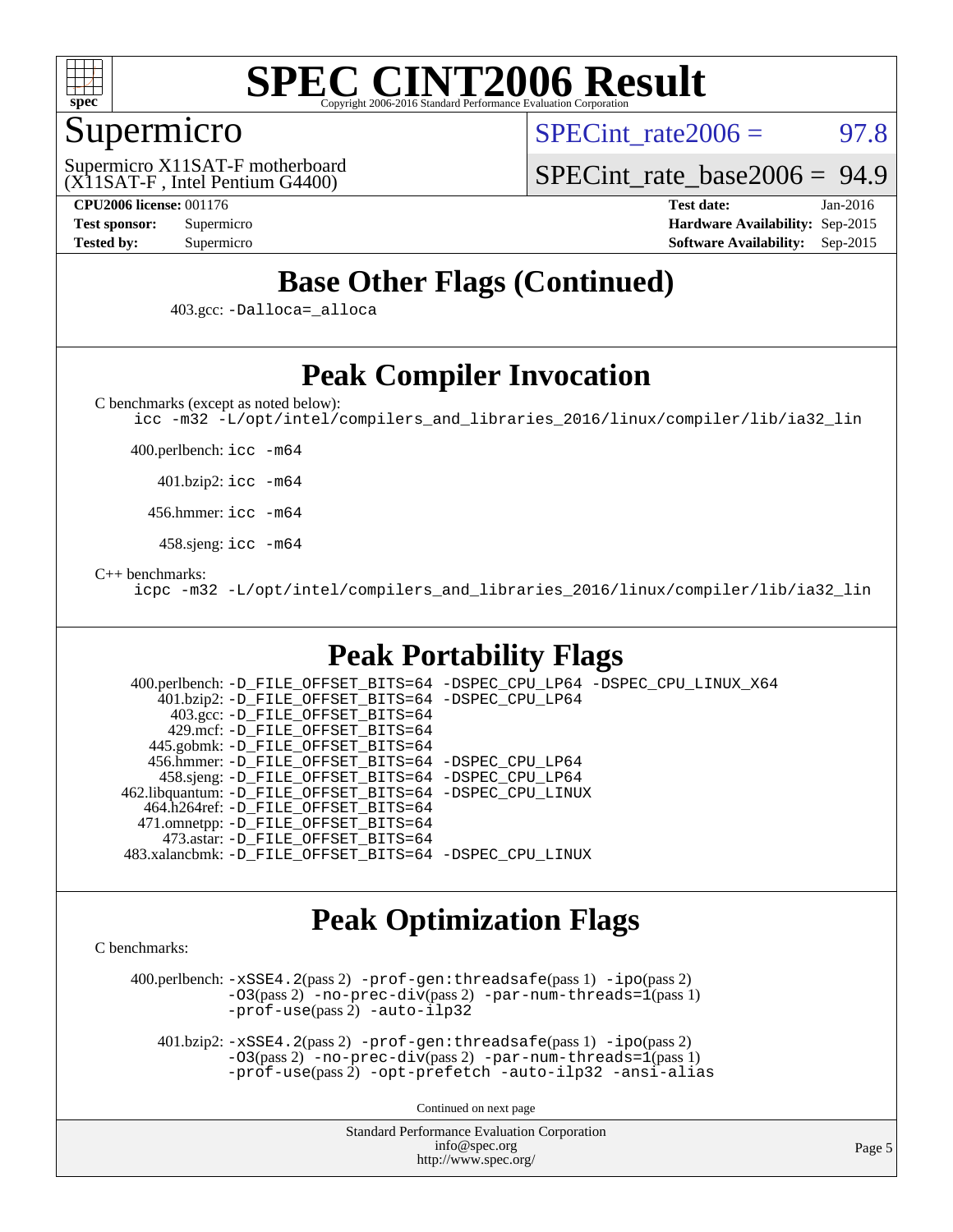

## Supermicro

 $SPECTnt_rate2006 = 97.8$ 

(X11SAT-F , Intel Pentium G4400) Supermicro X11SAT-F motherboard

[SPECint\\_rate\\_base2006 =](http://www.spec.org/auto/cpu2006/Docs/result-fields.html#SPECintratebase2006) 94.9

| <b>Test sponsor:</b> | Supermicro |
|----------------------|------------|
| <b>Tested by:</b>    | Supermicro |

**[CPU2006 license:](http://www.spec.org/auto/cpu2006/Docs/result-fields.html#CPU2006license)** 001176 **[Test date:](http://www.spec.org/auto/cpu2006/Docs/result-fields.html#Testdate)** Jan-2016 **[Hardware Availability:](http://www.spec.org/auto/cpu2006/Docs/result-fields.html#HardwareAvailability)** Sep-2015 **[Software Availability:](http://www.spec.org/auto/cpu2006/Docs/result-fields.html#SoftwareAvailability)** Sep-2015

## **[Peak Optimization Flags \(Continued\)](http://www.spec.org/auto/cpu2006/Docs/result-fields.html#PeakOptimizationFlags)**

```
 403.gcc: -xSSE4.2 -ipo -O3 -no-prec-div
         429.mcf: basepeak = yes
       445.gobmk: -xSSE4.2(pass 2) -prof-gen:threadsafe(pass 1)
                -prof-use(pass 2) -par-num-threads=1(pass 1) -ansi-alias
       456.hmmer: -xSSE4.2 -ipo -O3 -no-prec-div -unroll2 -auto-ilp32
        458.sjeng: -xSSE4.2(pass 2) -prof-gen:threadsafe(pass 1) -ipo(pass 2)
                -O3(pass 2) -no-prec-div(pass 2) -par-num-threads=1(pass 1)
                -prof-use-unroll4-auto-ilp32
    462.libquantum: basepeak = yes
      464.h264ref: -xSSE4.2(pass 2) -prof-gen:threadsafe(pass 1) -ipo(pass 2)
                -03(pass 2)-no-prec-div-par-num-threads=1(pass 1)
                -prof-use(pass 2) -unroll2 -ansi-alias
C++ benchmarks: 
      471.omnetpp: -xSSE4.2(pass 2) -prof-gen:threadsafe(pass 1) -ipo(pass 2)
                -O3(pass 2) -no-prec-div(pass 2) -par-num-threads=1(pass 1)
                -prof-use(pass 2) -ansi-alias -opt-ra-region-strategy=block
                -Wl,-z,muldefs -L/sh -lsmartheap
         473.astar: basepeak = yes
```
483.xalancbmk: basepeak = yes

### **[Peak Other Flags](http://www.spec.org/auto/cpu2006/Docs/result-fields.html#PeakOtherFlags)**

[C benchmarks](http://www.spec.org/auto/cpu2006/Docs/result-fields.html#Cbenchmarks):

403.gcc: [-Dalloca=\\_alloca](http://www.spec.org/cpu2006/results/res2016q1/cpu2006-20160125-38768.flags.html#b403.gcc_peakEXTRA_CFLAGS_Dalloca_be3056838c12de2578596ca5467af7f3)

The flags files that were used to format this result can be browsed at <http://www.spec.org/cpu2006/flags/Intel-ic16.0-official-linux64.html> <http://www.spec.org/cpu2006/flags/Supermicro-Platform-Settings-V1.2-revH.html>

You can also download the XML flags sources by saving the following links: <http://www.spec.org/cpu2006/flags/Intel-ic16.0-official-linux64.xml> <http://www.spec.org/cpu2006/flags/Supermicro-Platform-Settings-V1.2-revH.xml>